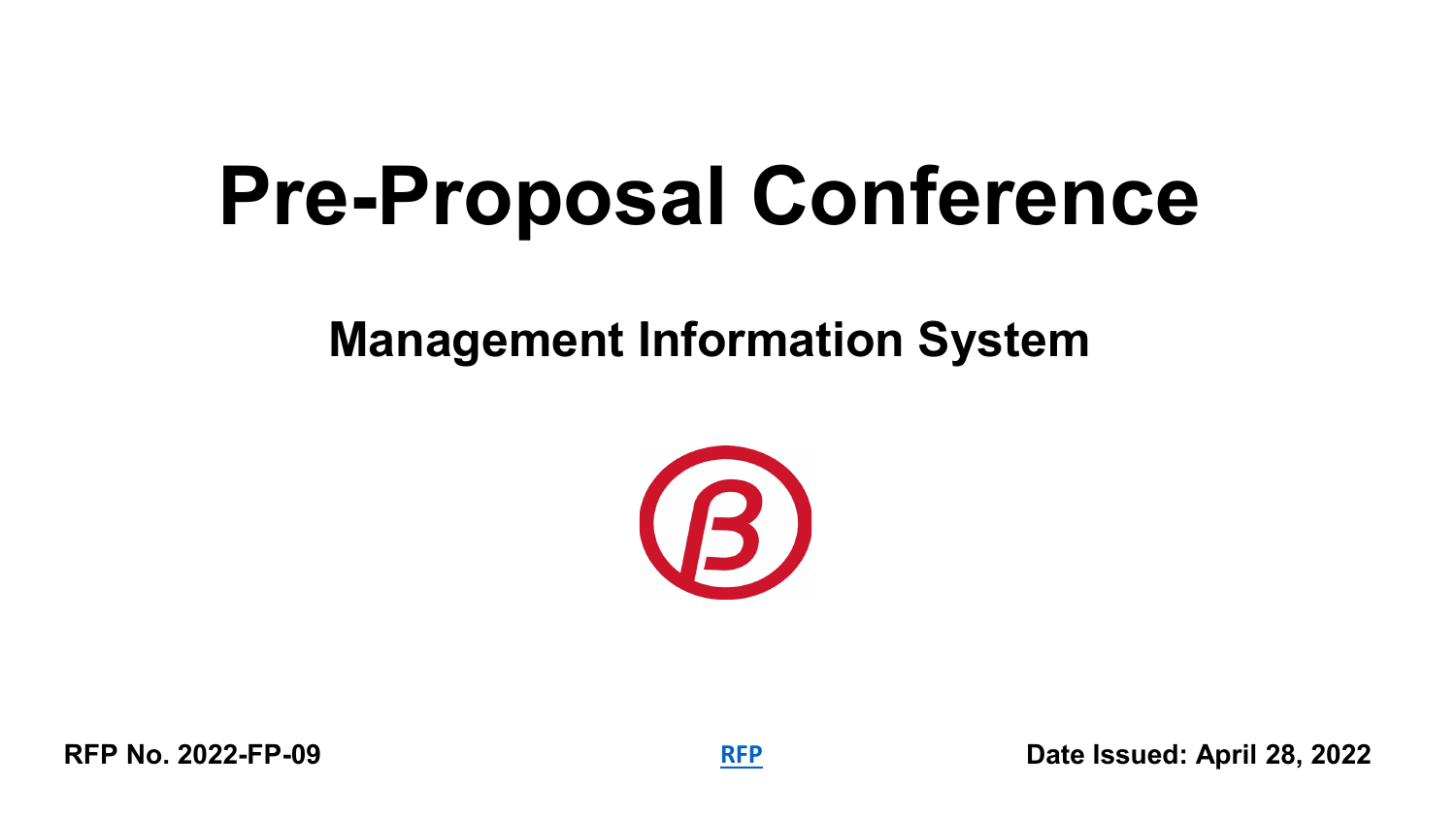### PURPOSE

The Corpus Christi Regional Transportation Authority (CCRTA) is seeking proposals from qualified firms with experience in providing and implementing a cloud based Management Information System (MIS). The CCRTA's estimated start date of implementation is October 3, 2022 with an estimated time of completion of eighteen (18) months from the executed contract date.

**Proposers, which have relevant experience, are invited to complete and submit proposals.**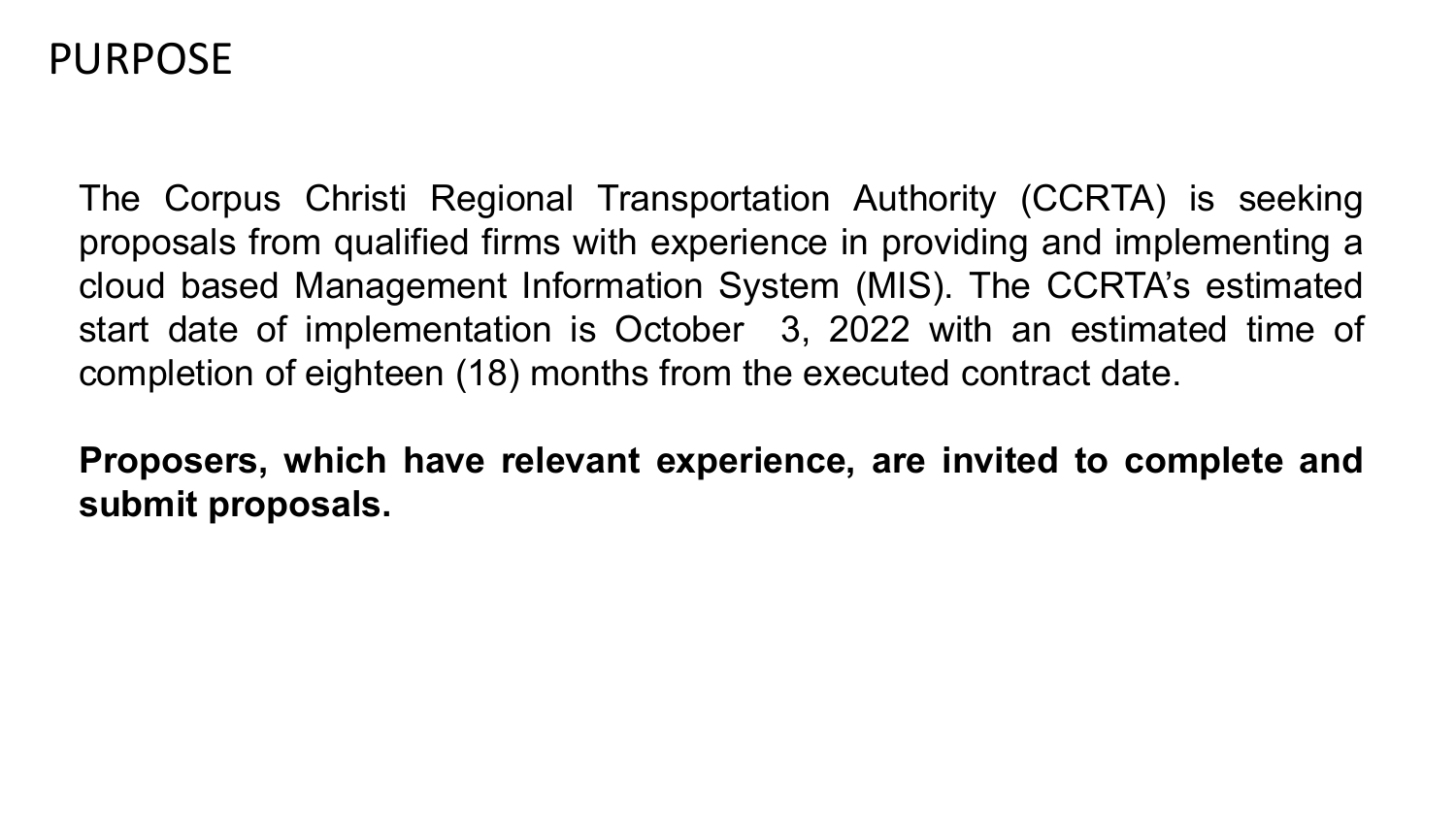# **Dates to Remember**

The purpose of this meeting is to provide an overview of the requirements of the project and to answer any **questions proposers may have concerning this procurement.**

• Any questions or clarification needed after the pre-proposal meeting must be through a RFI submission to [procurement@ccrta.org.](mailto:procurement@ccrta.org)

#### **Request for Information (Appendix J) Thursday, May 26, 2022, by 3:00 p.m. (CST)**

• Please submit one form for each Request for Information/Approved Equals.

#### **CCRTA's Response to Request for Information Due Thursday, June 9, 2022**

• Responses will be posted as an addendum to the CCRTA's website at [www.ccrta.org/news-opportunities/business](http://www.ccrta.org/news-opportunities/business-with-us/)with-us/.

#### **Proposals Due Thursday, June 30, 2022 until 3:00 p.m. (CST)**

- Written proposals will be received at the offices of the Corpus Christi Regional Transportation Authority, hereinafter called the "CCRTA," at the Staples Street Center located at 602 N. Staples Street, Corpus Christi, Texas 78401, until 3:00 p.m. (CST) or emailed to [procurement@ccrta.org](mailto:procurement@ccrta.org) prior to deadline.
	- Proposals will be valid for one hundred eighty (180) calendar days from the board approval date.
	- It is the responsibility of the Proposer to ensure that the sealed proposal is delivered prior to the deadline.
	- Proposals received after the deadline will not be accepted and will be returned to the Proposer unopened.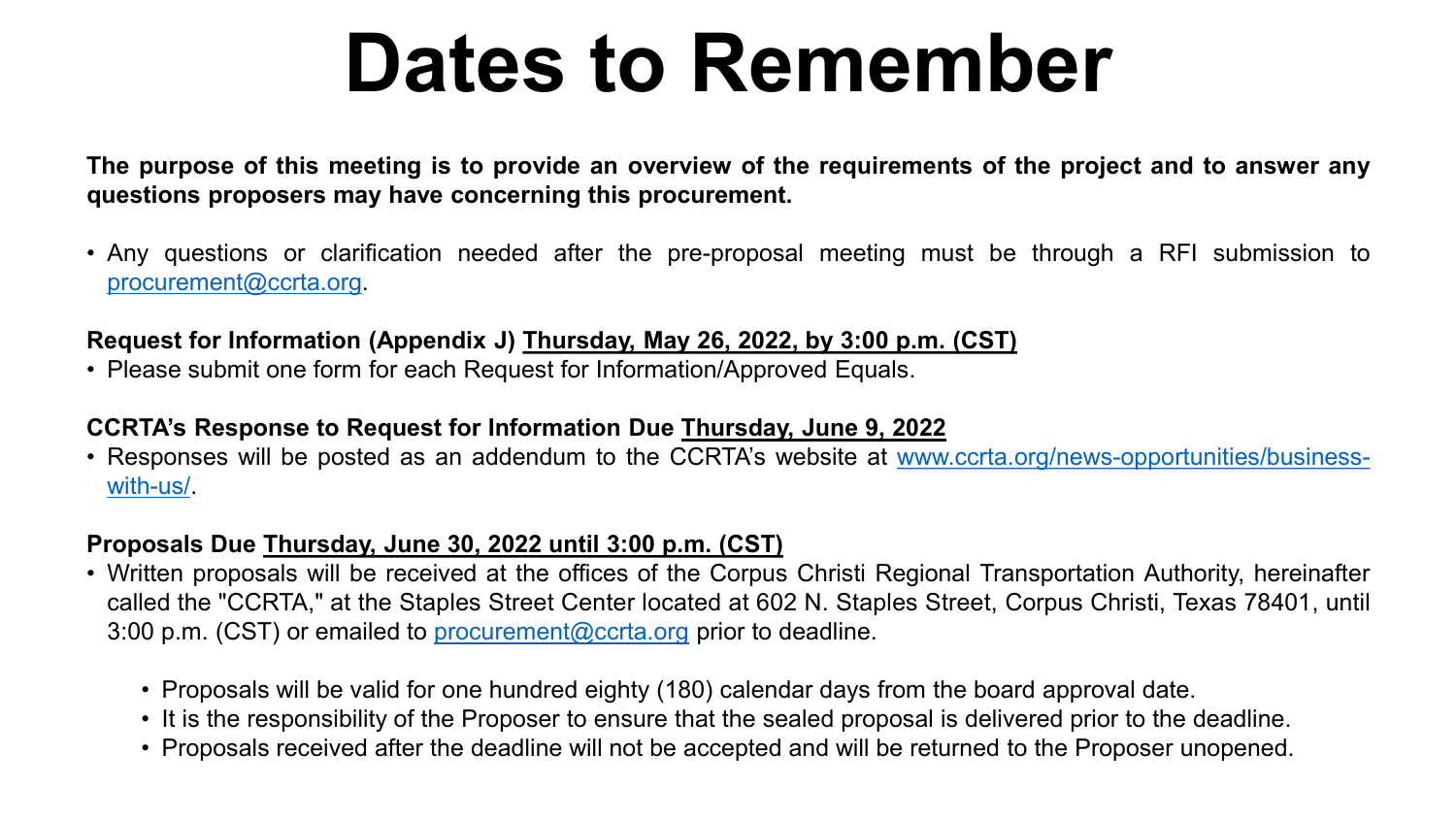## **Dates to Remember**

- **Interviews and Demonstrations -** Interviews and demonstrations will be conducted with selected Proposers. Proposers will be notified in advance of the date and time.
- **Best and Final Offers (BAFO) – TBD -** The CCRTA will evaluate each proposal for completeness and responsiveness to its needs and may request Best and Final Offers from any or all proposing firms.
- **Tentative Contract Award – September 7, 2022** CCRTA Board of Directors will meet to award a contract to the successful Proposing firm.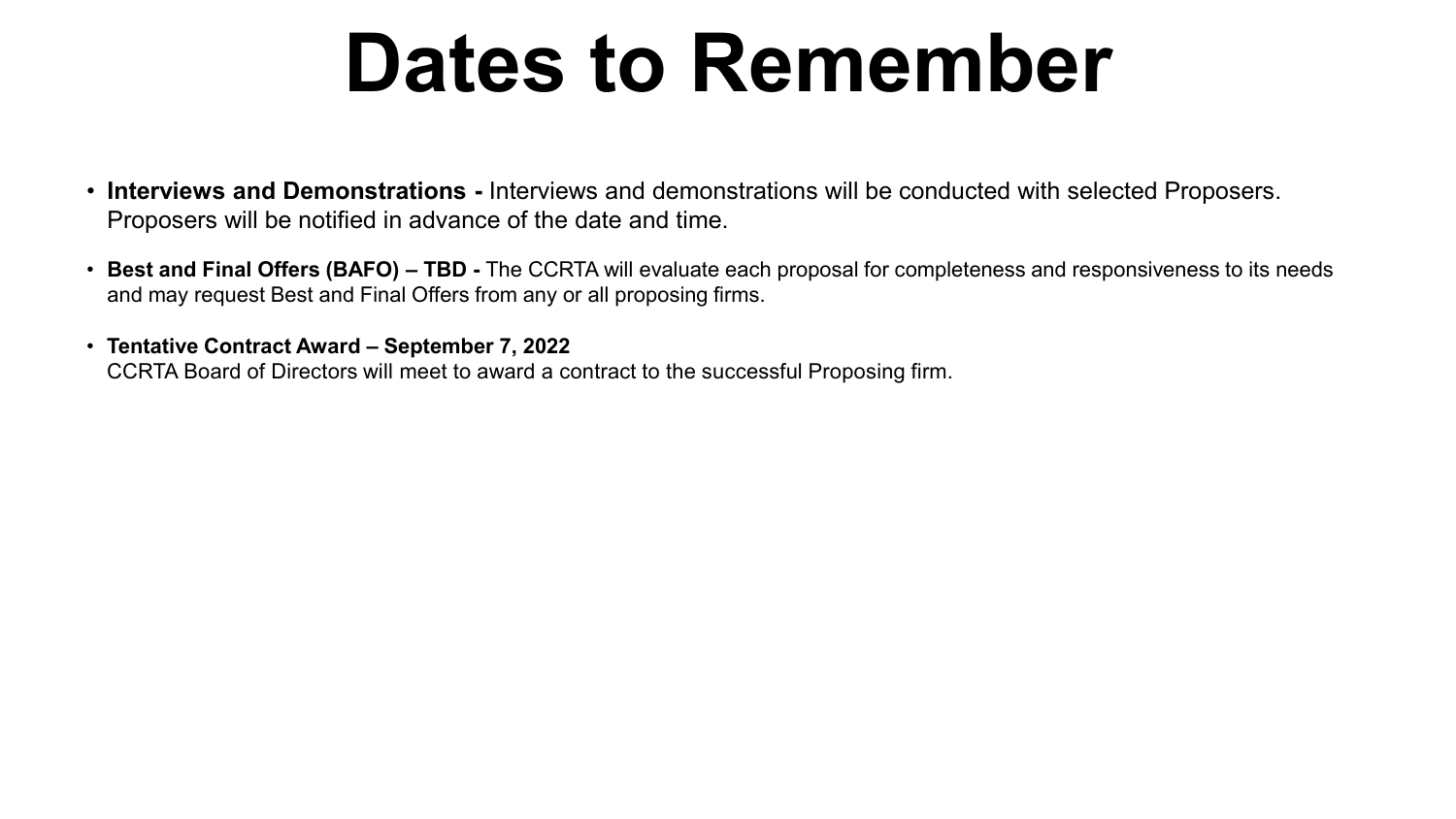### APPLICABLE DOCUMENTS

For the purposes of this procurement, the following proposal documents are applicable:

- Request for Proposals,
- Instructions to Proposers,
- Special Instructions,
- Scope of Work,
- Management Information System,
- Standard Supply Terms and Conditions,
- Standard Service Terms and Conditions,
- Federal Supplemental Conditions (Materials and Supplies),
- Price Schedule (Appendix A),
- Proposer Compliance Questionnaire to The Scope of Work (Exhibit A),
- Certification Form (Appendix B),
- Certification and Statement of Qualifications (Appendix C),
- Disclosure of Interests Certification (Appendix D),
- Sample Form 1295 (Appendix E),
- Buy America Certificate (Appendix F),
- Certification of Restrictions on Lobbying (Appendix G),
- Accessibility Policy (Appendix H),
- References (Appendix I),
- Request for Information Form (Appendix J), and
- Proposal Submission Checklist (Appendix K).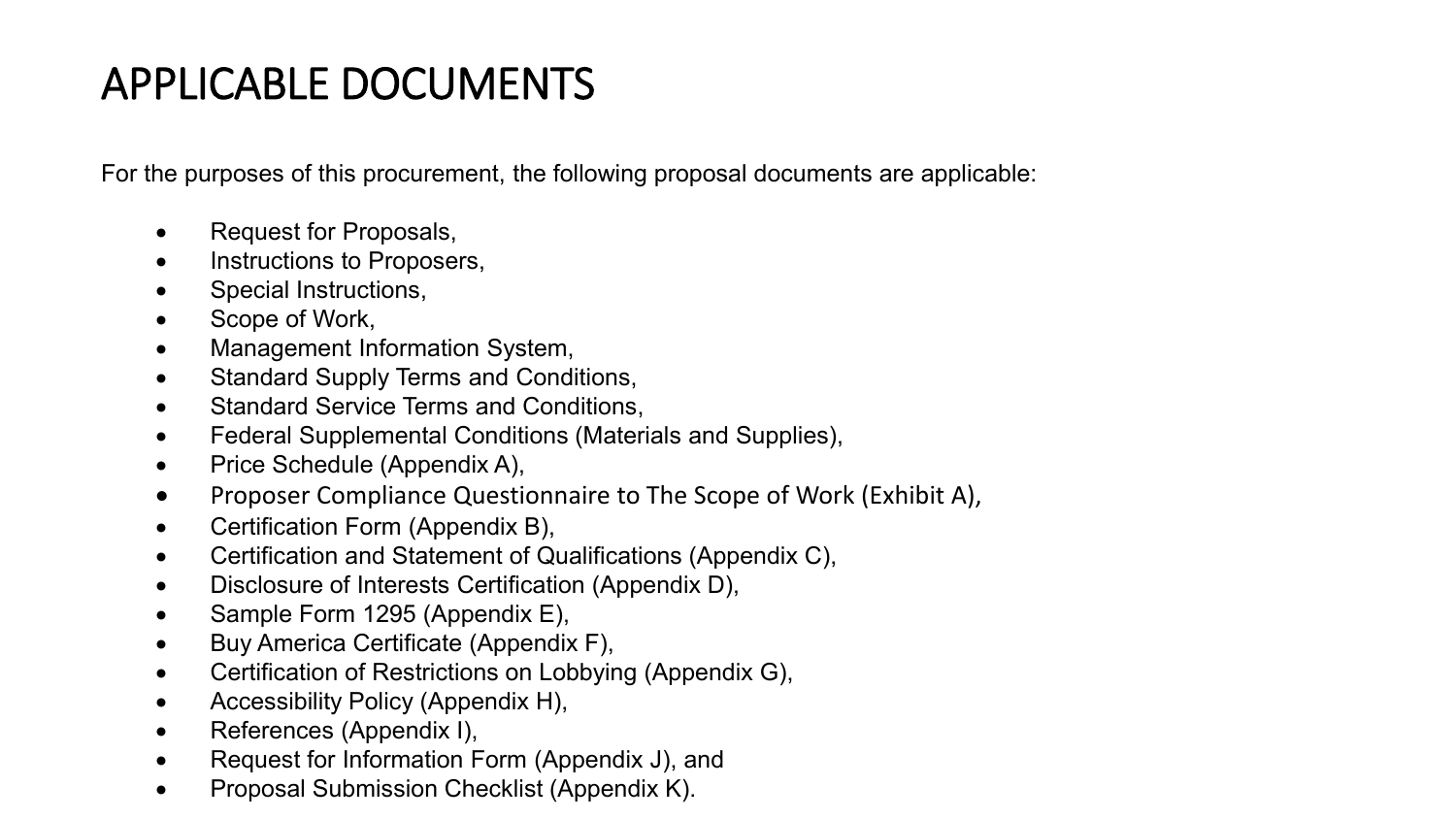### REQUIRED DOCUMENTS

**The following documents must be signed and returned with your proposal in order for it to be considered responsive:**

**For mailed proposal submissions, please submit as follows:**

- Proposal **One (1) original, five (5) hard copies, and one (1) electronic version in PDF format supplied on a USB Flash Drive**,
- Proposer Compliance Questionnaire to The Scope of Work (Exhibit A) **One (1) original, five (5) hard copies, and one (1) electronic version in Microsoft Excel format supplied on the same USB Flash Drive with the proposal,**
- Price Schedule (Appendix A), **(one (1) original in a separately sealed envelope),**
- Certification Form (Appendix B),
- Certification and Statement of Qualifications (Appendix C),
- Disclosure of Interest Certification (Appendix D),
- Buy America Certificate (Appendix F),
- Certification of Restrictions on Lobbying (Appendix G),
- Accessibility Policy (Appendix H), and
- References (Appendix I).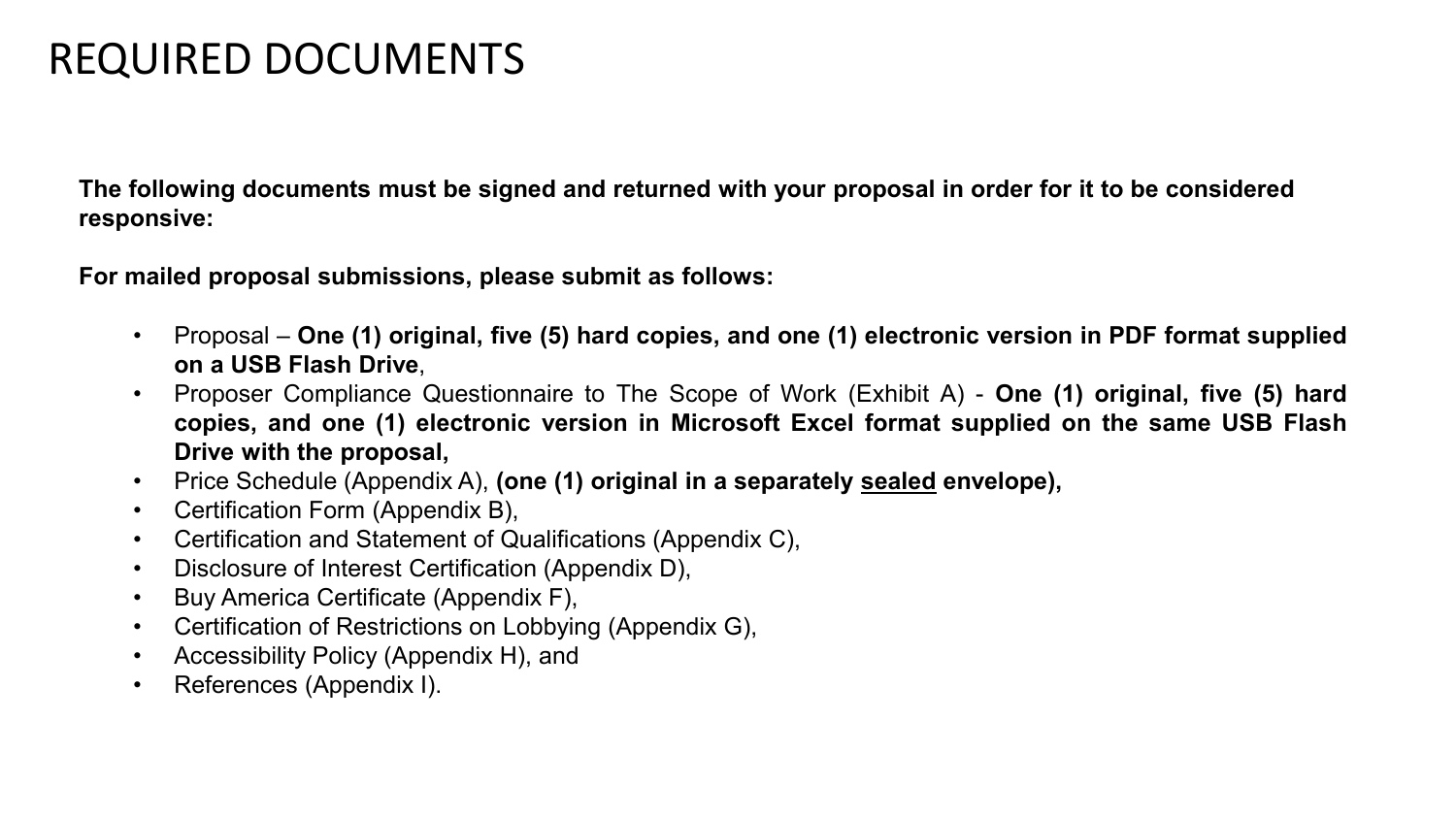### REQUIRED DOCUMENTS

**For electronic proposal submissions, please submit by email to [procurement@ccrta.org](mailto:procurement@ccrta.org) as follows:**

- Proposal, **(in one electronic pdf file)**,
- Proposer Compliance Questionnaire to The Scope of Work (Exhibit A), **(signed and submitted in pdf format and in Microsoft Excel format in one electronic file),**
- Certification Forms (Appendix B, C, D, F, G, H, and I), **(signed and submitted in pdf format in one electronic file), and**
- Price Schedule (Appendix A), **(signed and submitted in a separate file)**.

**All four (4) electronic files should be clearly titled and submitted together in the same email.**

#### Addendum forthcoming:

Proposer's email submission must be less than 30MB. If your email submission is more than 30MB, submit your proposal via a file storage service such as drop box, hightail, etc. If you choose to submit via a file storage service, send a link to [procurement@ccrta.org](mailto:procurement@ccrta.org) for the files to be accessed.

Note: Only one submission of your proposal is required. If submitting your proposal by mail, DO NOT submit your proposal electronically by email. If submitting your proposal electronically by email DO NOT submit it by mail.

#### **Failure to provide this information may deem your firm to be non-responsive.**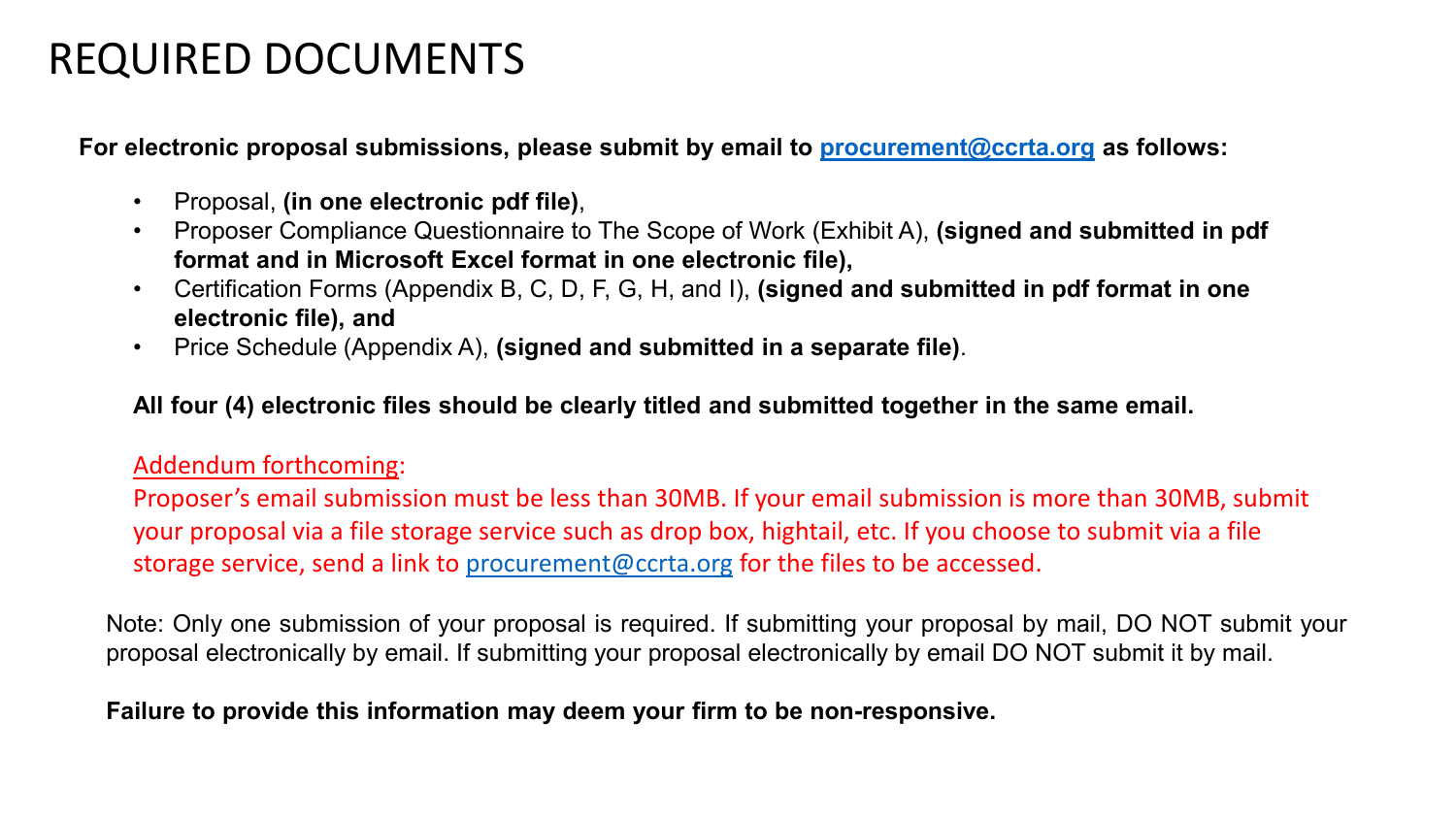### REQUIRED DOCUMENTS

**The following documents must be submitted prior to award if not submitted with Proposer's proposal:**

• Copy of Insurance

**The following document is required to be submitted ONLY upon notification of recommendation of award:**

• Form 1295 "Certificate of Interested Parties" (Appendix E)

FIRMS must submit a proposal, and all documentation supporting the Proposal. **The Price Schedule must be submitted in a separately, sealed envelope**. Failure to provide this information may deem your proposal to be non-responsive.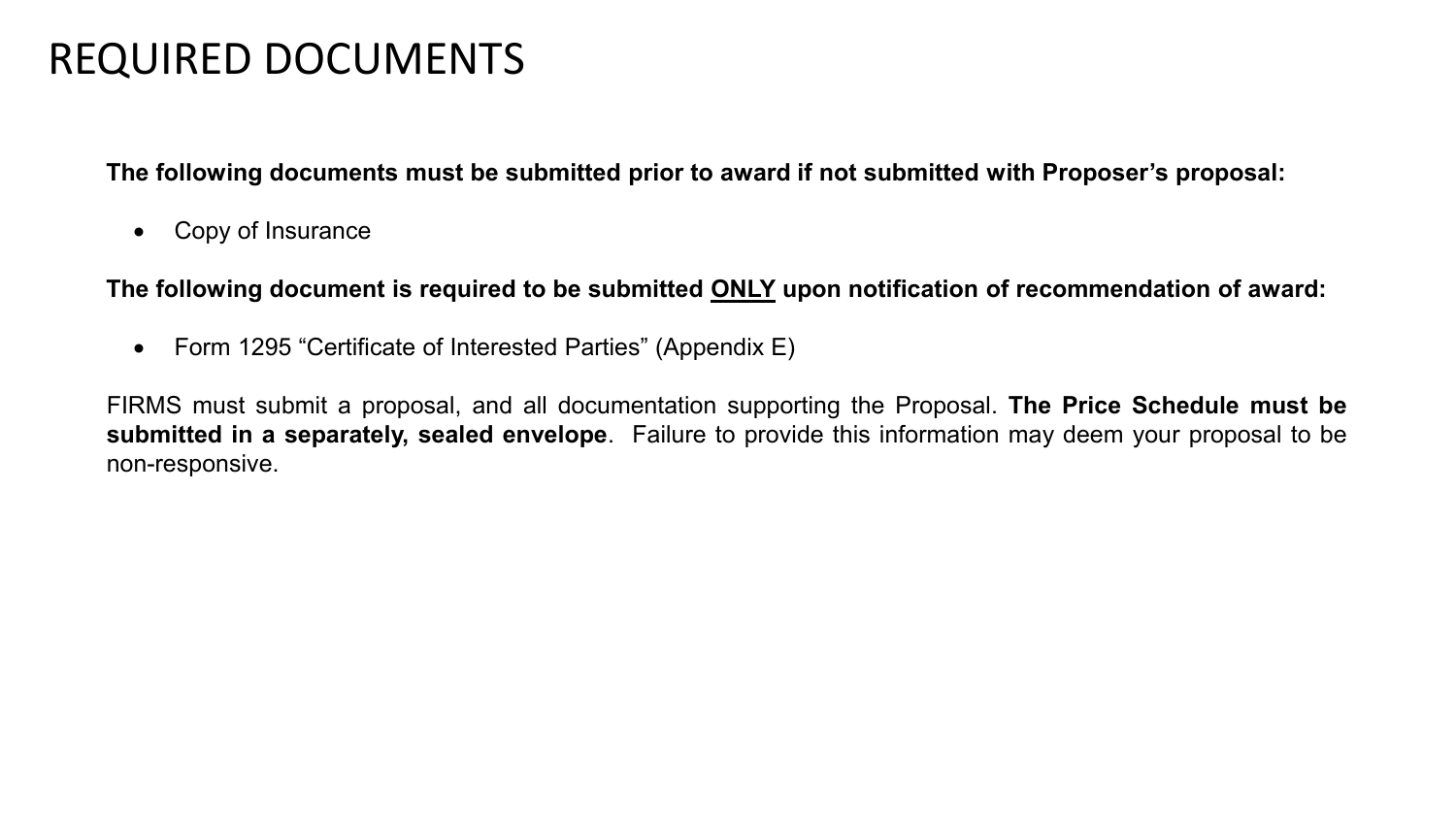#### 1. GENERAL.

The following instructions by the CCRTA are intended to **afford proposers an equal opportunity to participate in the CCRTA's contracts**.

#### 2. EXPLANATIONS.

Any explanation desired by a proposer regarding the meaning or interpretation of these Instructions or any other proposal documents **must be requested in writing** to the CCRTA with sufficient time allowed for a reply to reach proposers before the submission of their proposals. **Oral explanations or instructions will not be binding**. Any information given to a prospective proposer concerning a Request for Proposals will be furnished to all prospective proposers.

#### 3. SPECIFICATIONS.

- 3.1 **Proposers are expected to examine the specifications**, standard provisions, and all instructions. Failure to do so will be at the proposer's risk. Proposals that are submitted on other than authorized forms or with different terms or provisions may not be considered as responsive proposals.
- 3.2 **The apparent silence of the specifications as to any detail**, or the apparent omission from it of a detailed description concerning any point, shall be regarded as meaning that only the best commercial practice is to prevail and that only material and workmanship of the finest quality are to be used. All interpretations of the specifications shall be made on the basis of this statement.

#### 4. INFORMATION REQUIRED.

4.5. Information submitted in response to this RFP will not be released by the CCRTA during the proposal evaluation process or prior to contract award. Proposers are advised that the CCRTA may be required to release proposal information, other than **trade secrets, after contract award.**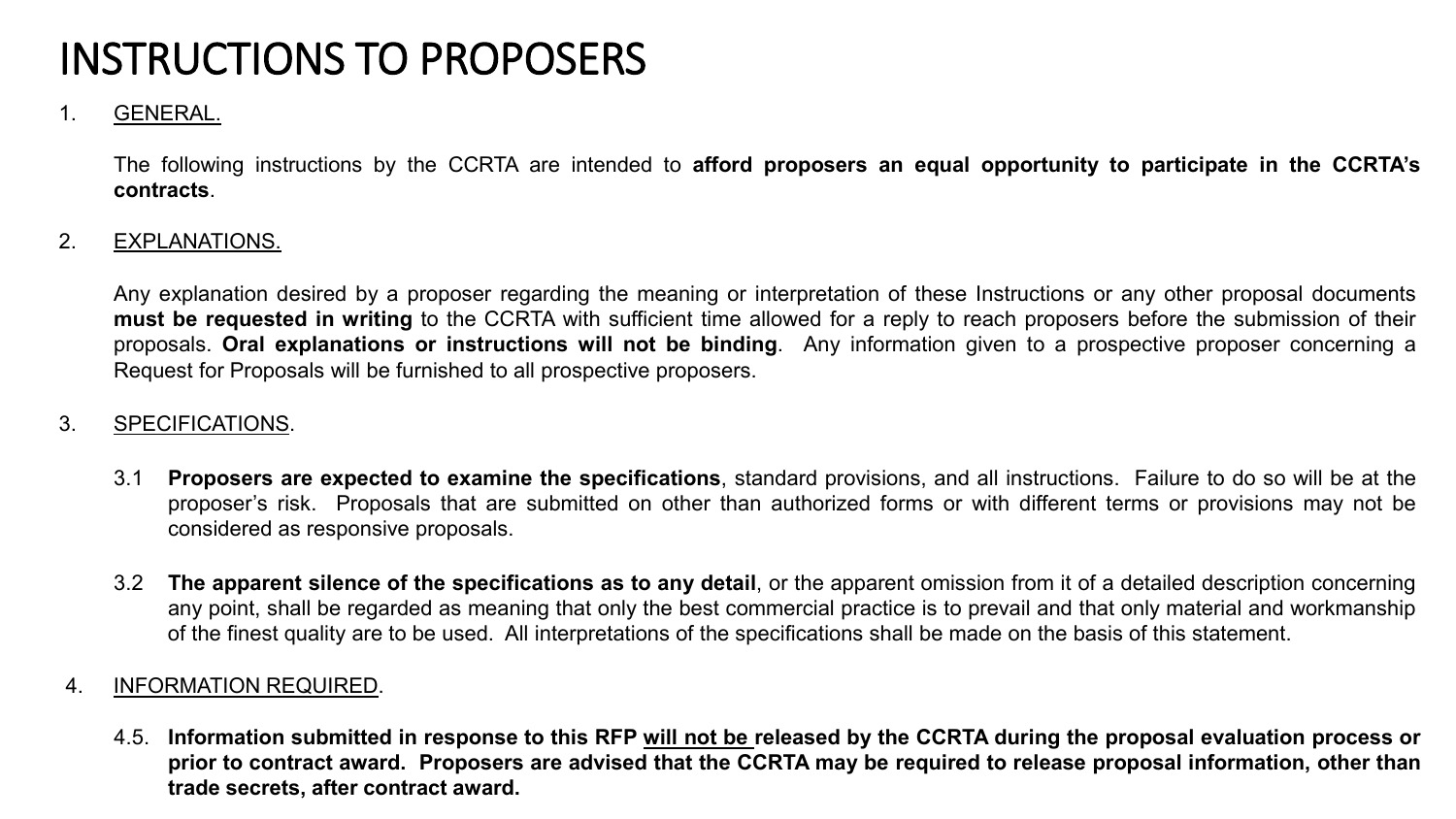#### 5. **SUBMISSION OF PROPOSALS.**

Sealed Proposals should be submitted in an envelope marked on the outside with the proposer's name and address and proposal description addressed to:

**Corpus Christi Regional Transportation Authority Staples Street Center ATTN: Procurement Department 602 N. Staples Street Corpus Christi, Texas 78401 Proposal For: RFP No. 2022-FP-09 Management Information System**

**Proposal Due Date: Thursday, June 30, 2022 by 3:00 p.m. (CST)**

**For electronic submission of your proposal, please email your proposal to [procurement@ccrta.org](mailto:procurement@ccrta.org) before the proposal submission deadline.**

Proposer's email submission must be less than 30MB. If your email submission is more than 30MB, submit your proposal via a file storage service such as drop box, hightail, etc. If you choose to submit via a file storage service, **send a link to [procurement@ccrta.org](mailto:procurement@ccrta.org) for the files to be accessed.**

5.1. The Price Schedule (Appendix A) should be submitted in a separately, sealed envelope along with the proposal. If submitting electronically, the Price Schedule (Appendix A) must be submitted in a separate electronic file from the **proposal. Both files should be clearly titled and submitted in the same email.**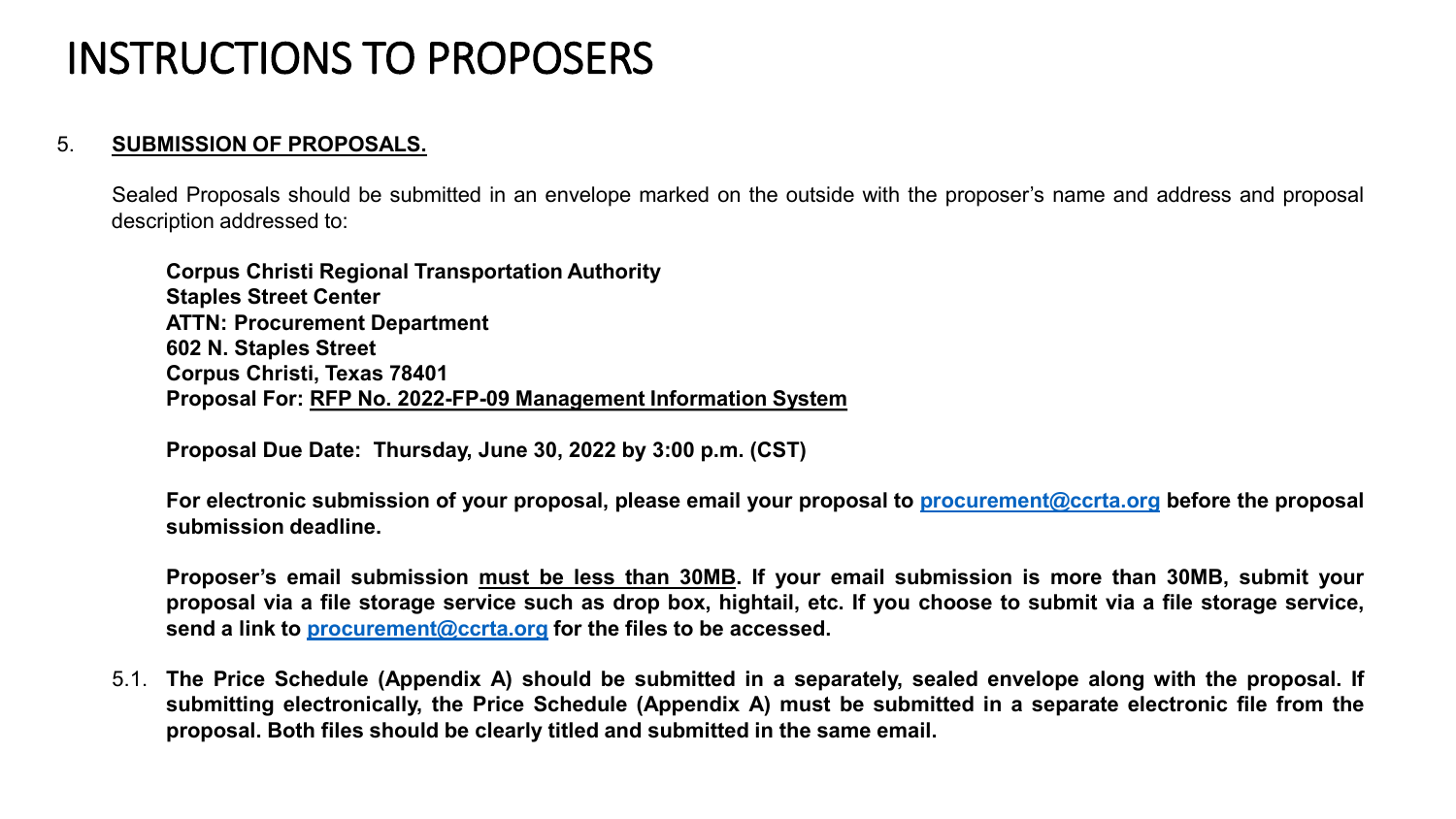#### 6. MODIFICATION OR WITHDRAWAL OF PROPOSALS.

**Proposals may be modified or withdrawn by written or email notice** received by the CCRTA prior to the exact hour and date specified for receipt of proposals. A proposal may also be withdrawn in person by a proposer or an authorized representative prior to the proposal deadline; provided the proposer's identity is made known and he or she signs a receipt for the proposal.

#### 7. OPENING PROPOSALS.

All proposals shall be opened by the CCRTA as soon after the proposal deadline as is reasonably practicable. Information submitted in response to the Request for Proposals shall not be released by the CCRTA during the proposal evaluation process or prior to Contract award. Proposers are advised that the CCRTA may be required to release proposal information, other than trade secrets, after Contract award.

Proposers are welcome to attend the Proposal Closing on the second floor of the CCRTA's Staples Street Center located at 602 N. Staples Street, Corpus Christi, TX 78401 at 3:30 p.m. (CST), Thursday, June 30, 2022. (Addendum forthcoming)

To attend the Proposal Closing via GoToMeeting, please submit a login request to [procurement@ccrta.org](mailto:procurement@ccrta.org) by 12:00 p.m. (CST) Thursday, June 30, 2022. Only the names of the Proposing Firms that submitted proposals will be announced. Price **Schedules will not be opened.**

#### 8. EVALUATION FACTORS.

- 8.1. **The CCRTA will award a contract based upon the criteria set forth in the Request for Proposals.**
- 8.2. Proposals will be considered only from firms that are regularly engaged and licensed in the business of providing the goods and/or services described in the Request for Proposals for a reasonable period of time; and have sufficient financial support, equipment, and organization to ensure that they can satisfactorily execute the services if awarded a **Contract under the terms and conditions herein stated.**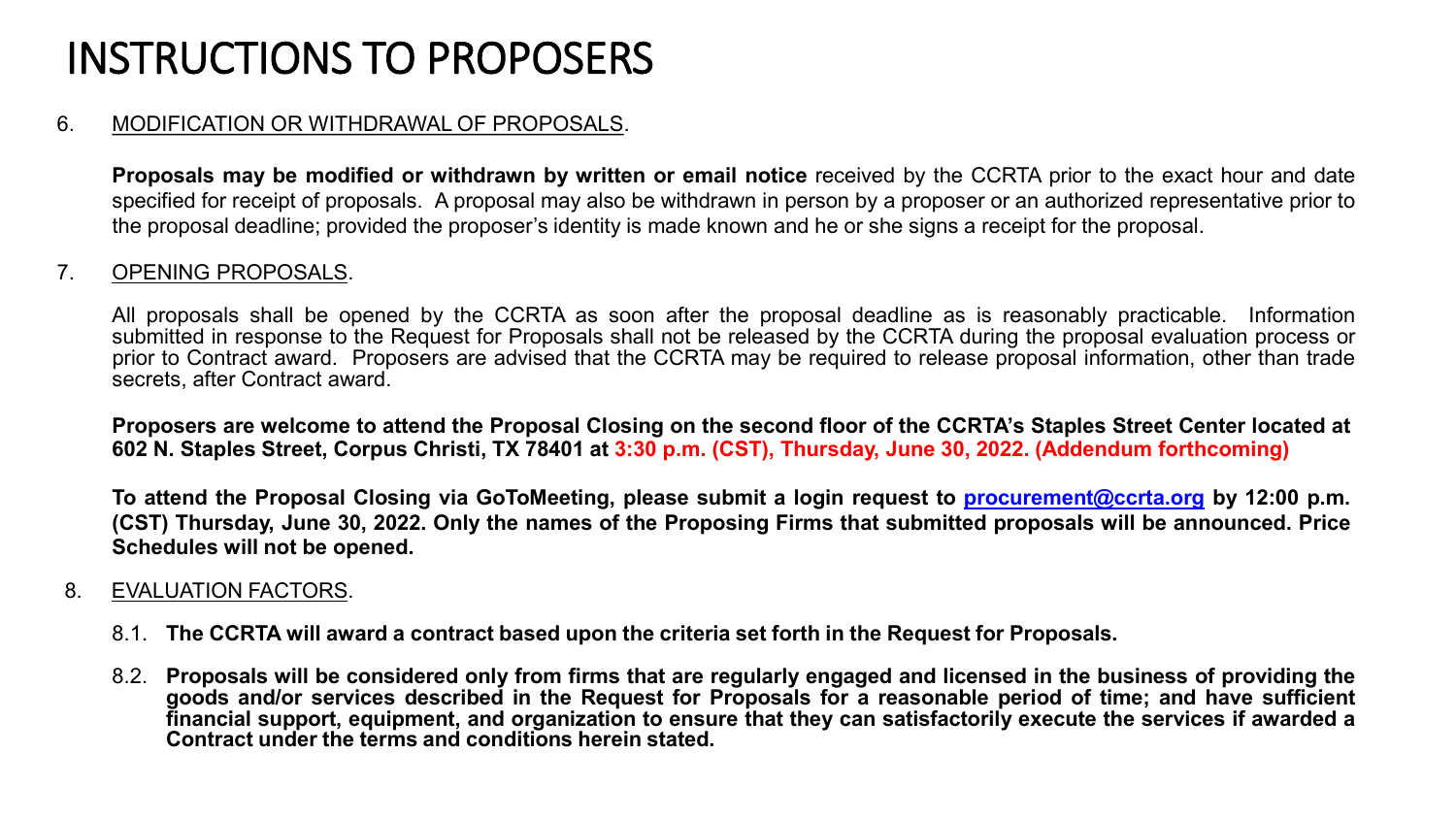#### 10. RESERVATION OF RIGHTS.

The CCRTA expressly reserves the right to:

- 10.1. Reject or cancel any or all proposals;
- 10.2. Waive any defect, irregularity or informality in any proposal or proposal procedure;
- 10.3. Waive as an informality, minor deviations from specifications at a lower price than other proposals meeting all aspects of the specifications if it is determined that total cost is lower and the overall function is improved or not impaired;
- 10.4. Extend the proposal due date;
- 10.5. Reissue a Request for Proposals;
- 10.6. Procure any item or services by other means;
- 10.7. The CCRTA reserves the right to retain all proposals submitted. The selection or rejection of a proposal does not affect this right; and
- 10.8. The CCRTA reserves the right to negotiate a Contract with the proposer having the best evaluation as determined by the CCRTA. No award will be made automatically based upon the lowest price or based solely on the proposal submitted. The CCRTA additionally reserved the right to suspend negotiations with the first proposer should it not progress in a manner satisfactory to the CCRTA and commence negotiations with the next best rated proposer.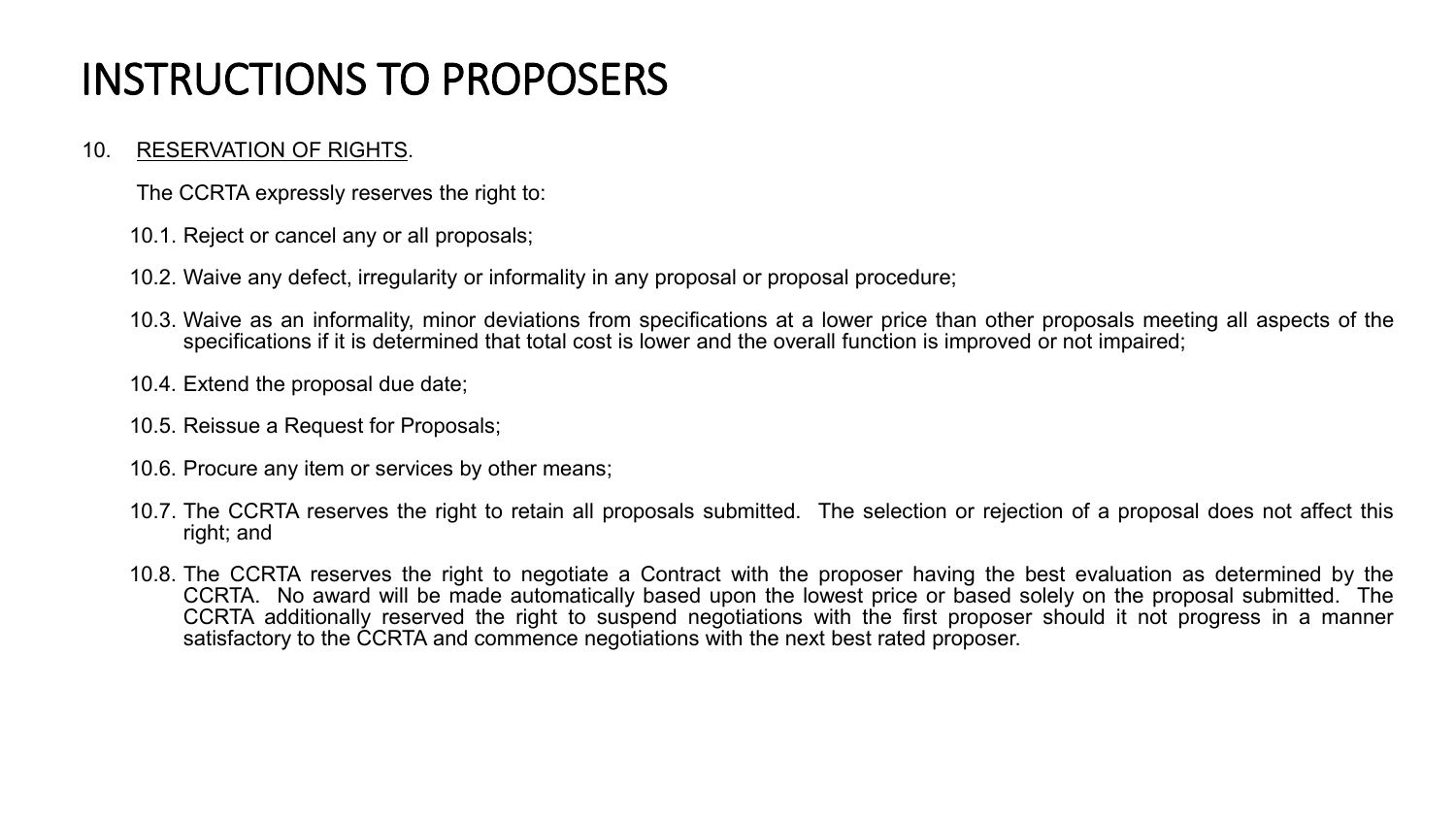#### 12. PROTESTS.

In the event that a proposer desires to protest any procedure, **the proposer should present such protest, in writing, to the CCRTA Chief Executive Officer within five (5) business days following the Board approval date**. The protest shall state the name and address of the protestor, refer to the project number and description of the Request for Proposals, and contain a statement of the grounds for protest and any supporting documentation.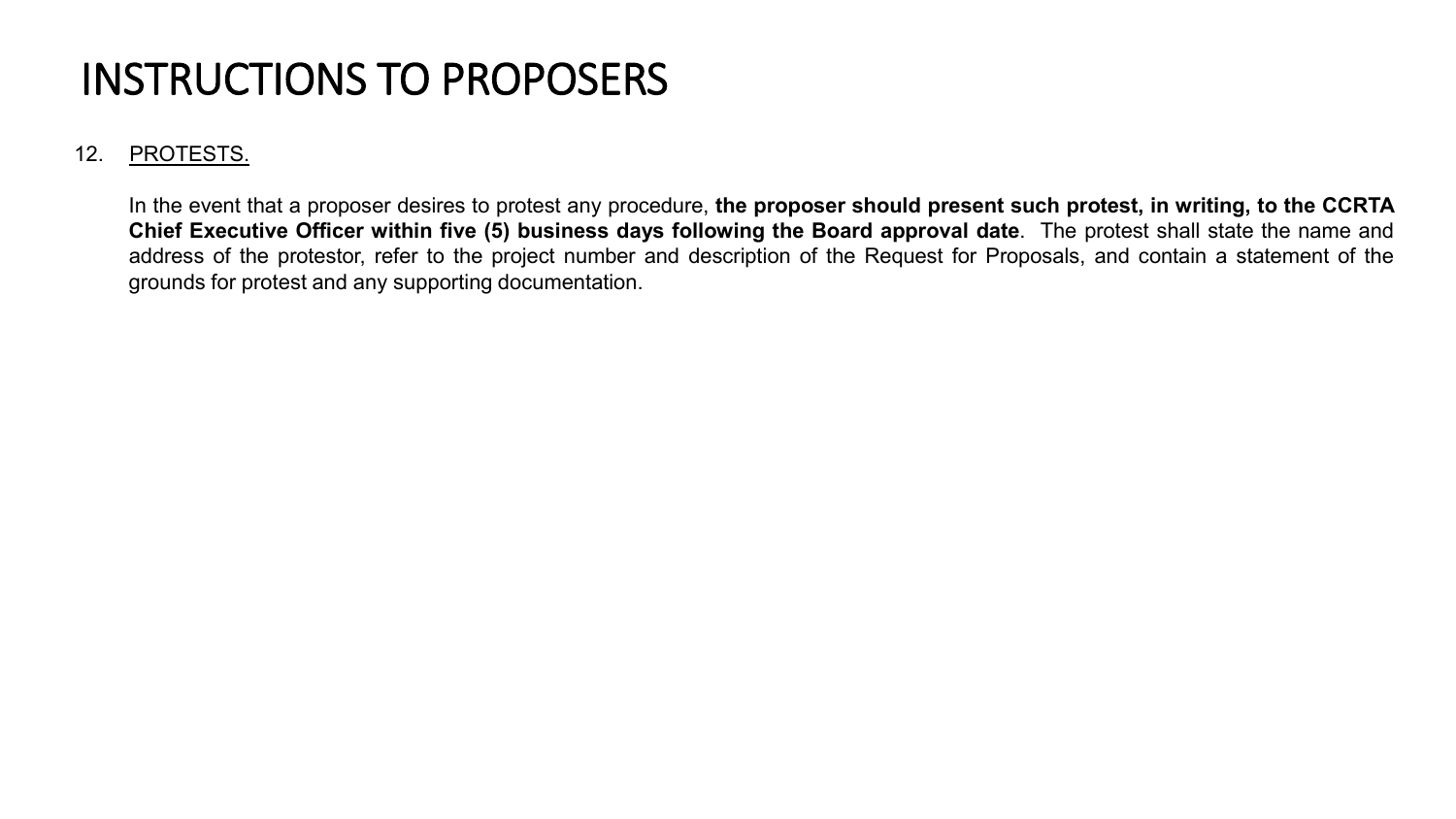#### 15. FORM 1295 "CERTIFICATE OF INTERESTED PARTIES"

#### **(Only required to be submitted upon notification of recommendation for award.)**

Proposers must comply with Government Code Section 2252.908 and submit Form 1295 "Certificate of Interested Parties" upon notification that Proposer has been recommended for award. Form 1295 requires disclosure of "interested parties" with respect to entities that enter contracts with cities. These interested parties include:

(1) persons with a "controlling interest" in the entity, which includes: a. an ownership interest or participating interest in a business entity by virtue of units, percentage, shares, stock or otherwise that exceeds 10 percent; b. membership on the board of directors or other governing body of a business entity of which the board or other governing body is composed of not more than 10 members; or c. service as an officer of a business entity that has four or fewer officers, or service as one of the four officers most highly compensated by a business entity that has more than four officers; or

(2) a person who acts as an intermediary and who actively participates in facilitating a contract or negotiating the contract with a governmental entity or state agency, including a broker, adviser, attorney or representative of or agent for the business entity who has a controlling interest or intermediary for the business entity.

Form 1295 must be electronically filed with the Texas Ethics Commission at https://www.ethics.state.tx.us/whatsnew/elf\_info\_form1295.htm. The form must then be printed, signed, and filed with the CCRTA. For more information, please review the Texas Ethics Commission Rules at htps://www.ethics.state.tx.us/legal/ch46.html. A Sample Copy of Form 1295 has been provided for reference only.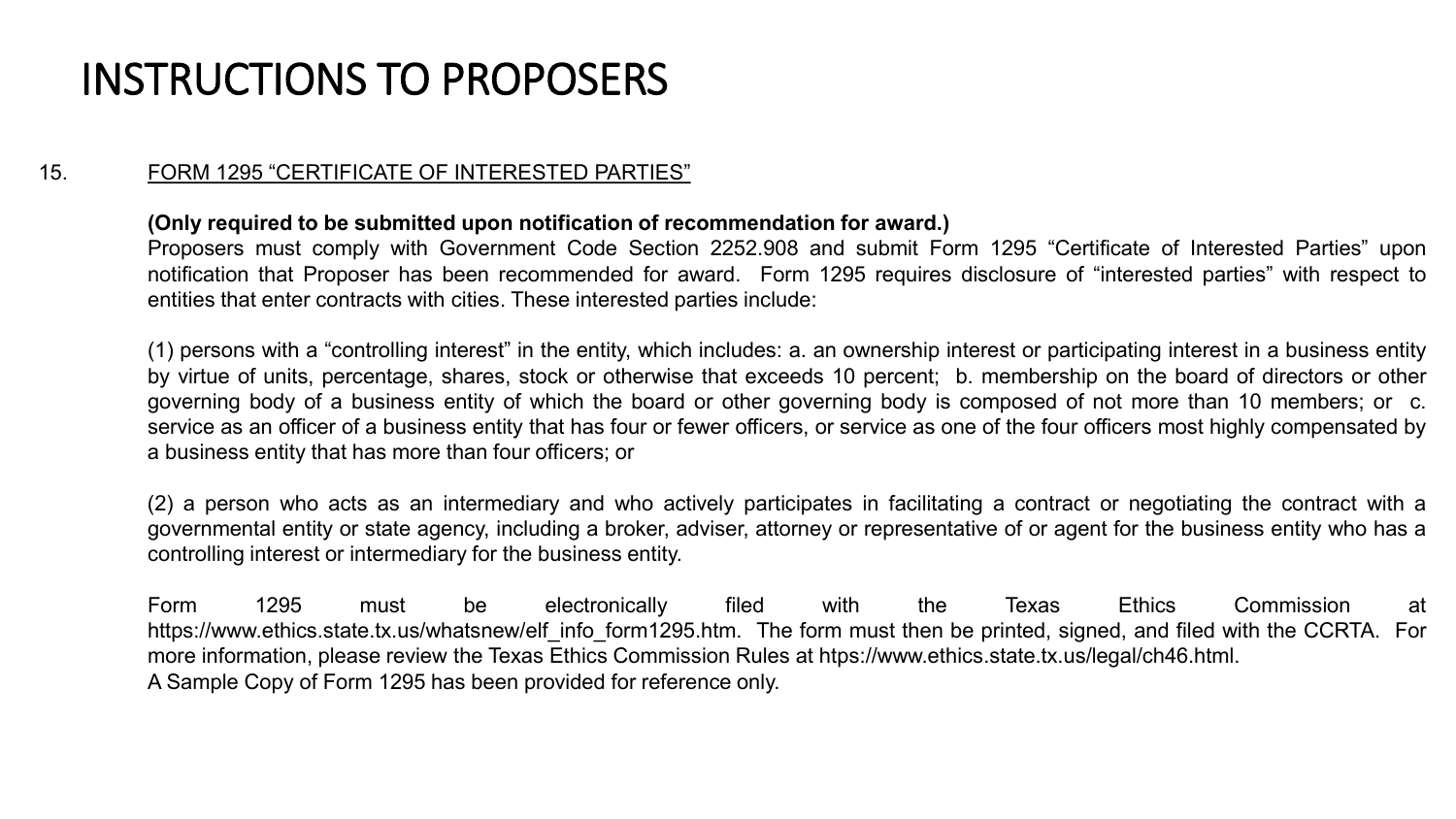### CERTIFICATION FORMS

**Do NOT Alter Any Forms.**

**Doing so will deem your proposal as non-responsive.**

**Please fill out and sign the following forms and return with your signed proposal.**

#### **Reminders:**

- Acknowledge any addendums issued on the bottom of (Appendix C) Certification and Statement of Qualifications form.
- **Include your firm's DUNS number on the bottom of (Appendix C) Certification and** Statement of Qualifications form. Be sure that your firm is registered with the System of Award Management "SAM" and visit SAM.gov to ensure that your firm's status is viewable, and active with no exclusions before submitting your bid.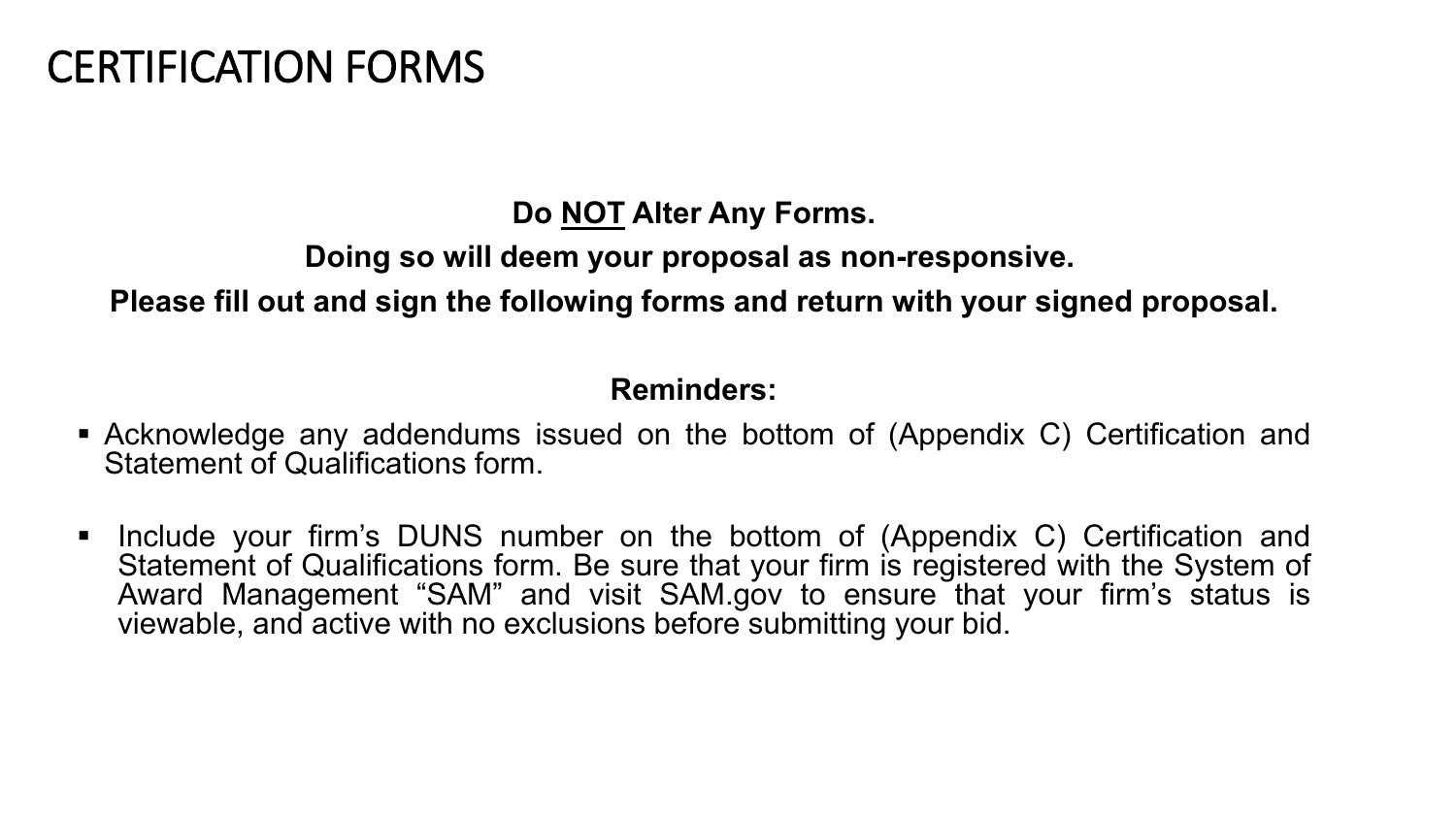### SPECIAL INSTRUCTIONS

#### **1. Proposal Content**

#### **1.1 General**

Proposers which have relevant experience are invited to complete and submit a proposal. To enhance comparability, proposal elements must be addressed in the informational sequence noted below:

- Cover Letter,
- Technical/Functional Requirements,
- Project Management Plan,
- Qualifications (Experience, Satisfaction of Previous and Current Clients and Technical Competence),
- Certification Forms, and
- Price Schedule (submitted in a separately sealed envelope).

#### Firms shall submit (1) original and five (5) hard copies of their proposal, which must be concise and straightforward, and one **(1) electronic version in PDF format supplied on a USB Flash Drive.**

All proposals must be submitted before the deadline in the solicitation and addressed with the information as noted in Section 5 "Submission of Proposals" of the "Instructions to Proposers".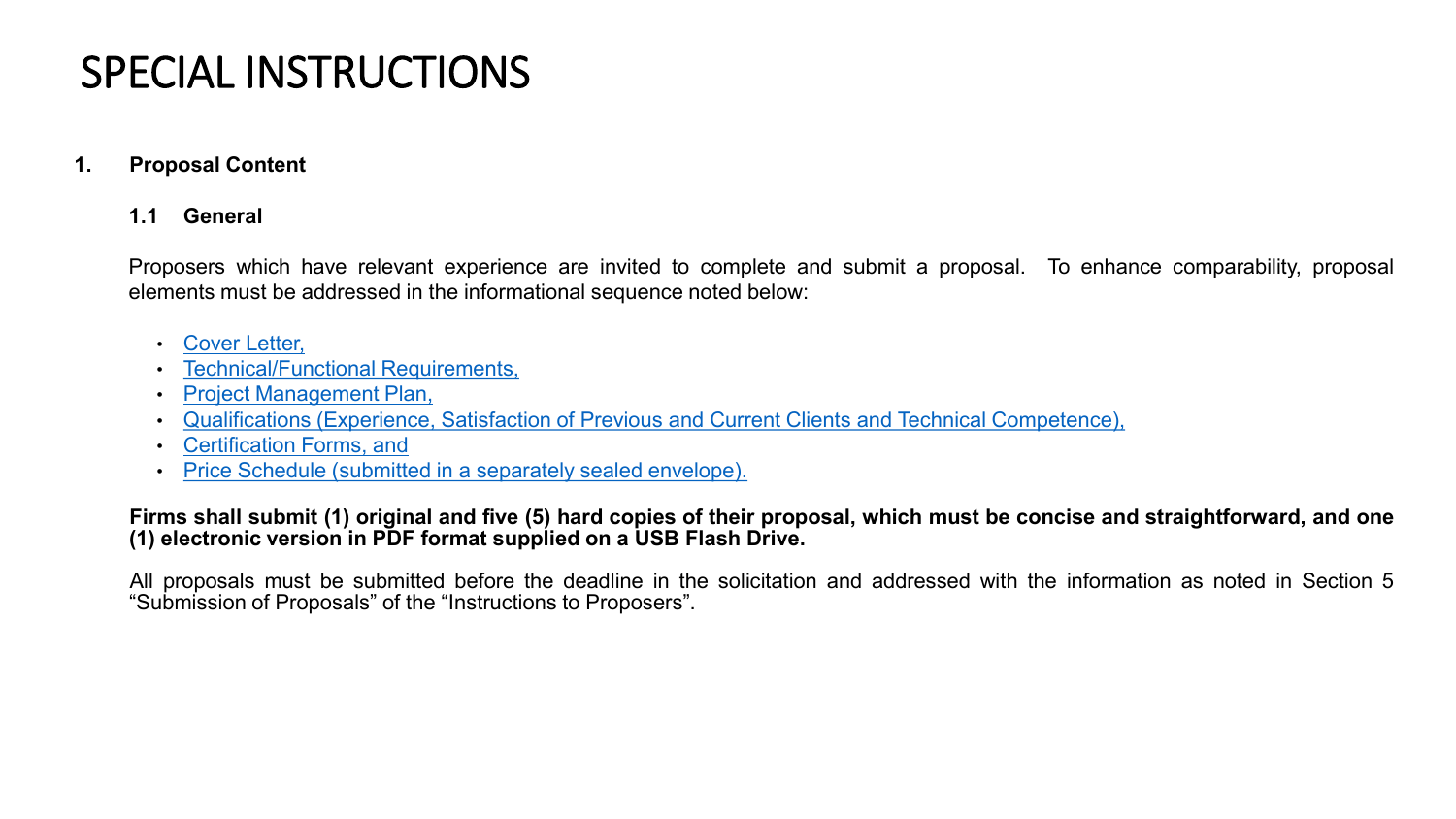### SPECIAL INSTRUCTIONS

#### **2.0 EVALUATION CRITERIA**

**2.1** The CCRTA will review all proposals for completeness. Those proposals found incomplete or failing to address the needs of the CCRTA as stated herein will not be evaluated. Those proposals furnished complete with all required documentation will be evaluated. **Proposers are urged to initially submit their best offer.** An award (if any) will be made to that proposer whose proposal is deemed most advantageous to, and in the best interest of, the CCRTA and the general public. The evaluation factors in order of importance are as follows:

| <b>Section</b> | <b>Evaluation Criteria</b>                                                                            | <b>Weight (Points)</b> |
|----------------|-------------------------------------------------------------------------------------------------------|------------------------|
|                | <b>Technical/Functional Requirements</b>                                                              | 35                     |
| 2              | <b>Project Management Plan</b>                                                                        | 25                     |
| 3              | Qualifications (Experience, Satisfaction of Previous<br>and Current Clients and Technical Competence) | 20                     |
|                | Price                                                                                                 | 20                     |
| Total          |                                                                                                       | 100                    |

**2.2 The CCRTA will first evaluate the proposals on all factors other than cost.** After a preliminary evaluation, the price schedule will be opened and included in the evaluation process. Evaluation points for cost will be assigned based on a lowest cost (most points) to highest cost (least points) ranking of proposed cost packages. **The maximum points available for price is 20 points**. The CCRTA may select a proposer for the project after this review if the CCRTA feels it is in the CCRTA's best interest. The CCRTA may also evaluate each proposal for completeness and responsiveness to its needs and may request Best and Final Offers from any or all proposing firms. Otherwise, a short-list of interviewees will be established based upon the overall results. After completion of the interviews the evaluation of the proposals will be reviewed and modified as necessary.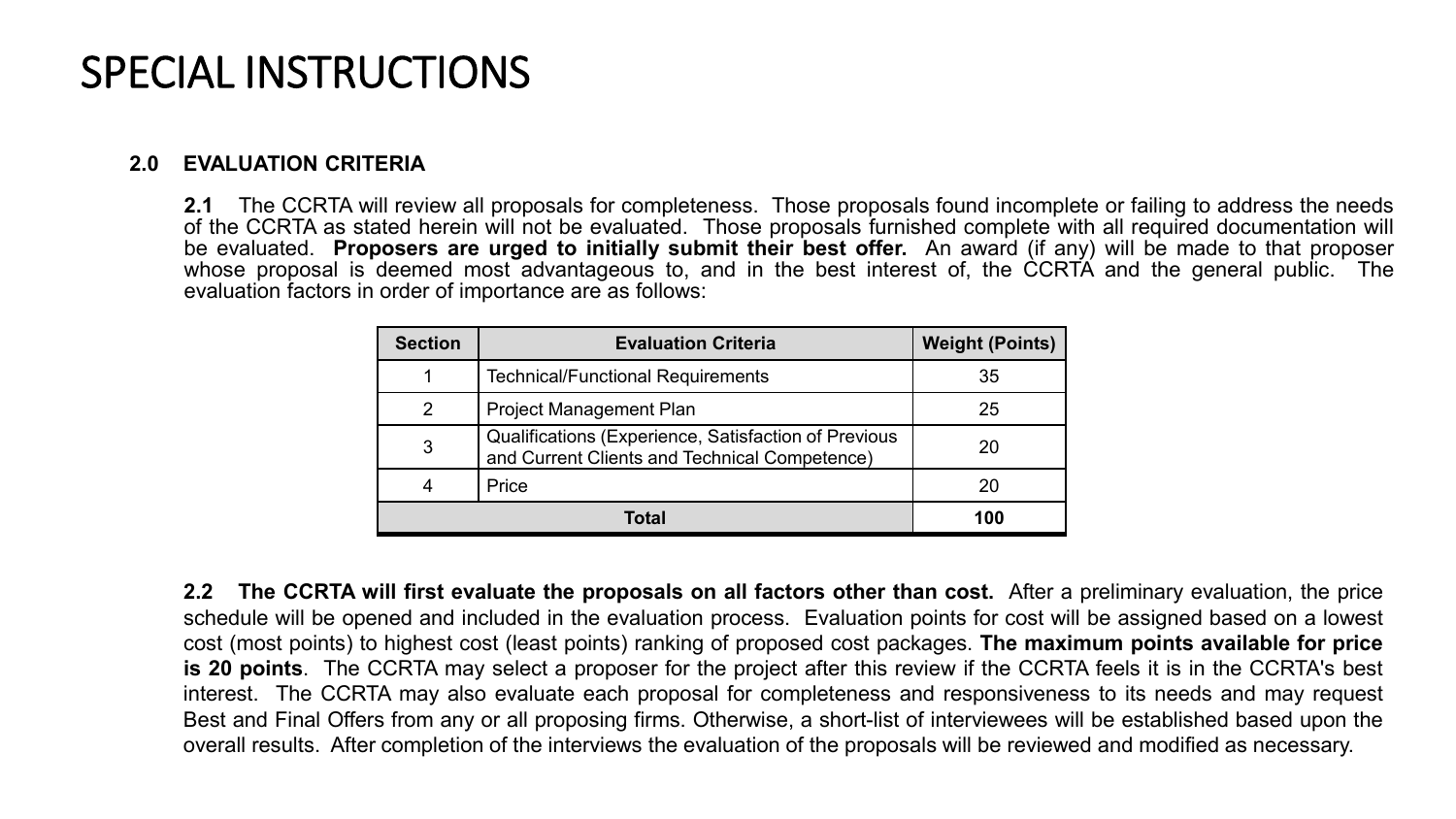## Common Vendor Errors in Proposal Submittals:

- Forgetting to sign the proposal
- Taking exceptions to the solicitation
- Failure to acknowledge receipt of addenda's
- Including promotional/extraneous information which services to alter the solicitation requirements
- Failure to return all required forms
- Late delivery of the proposal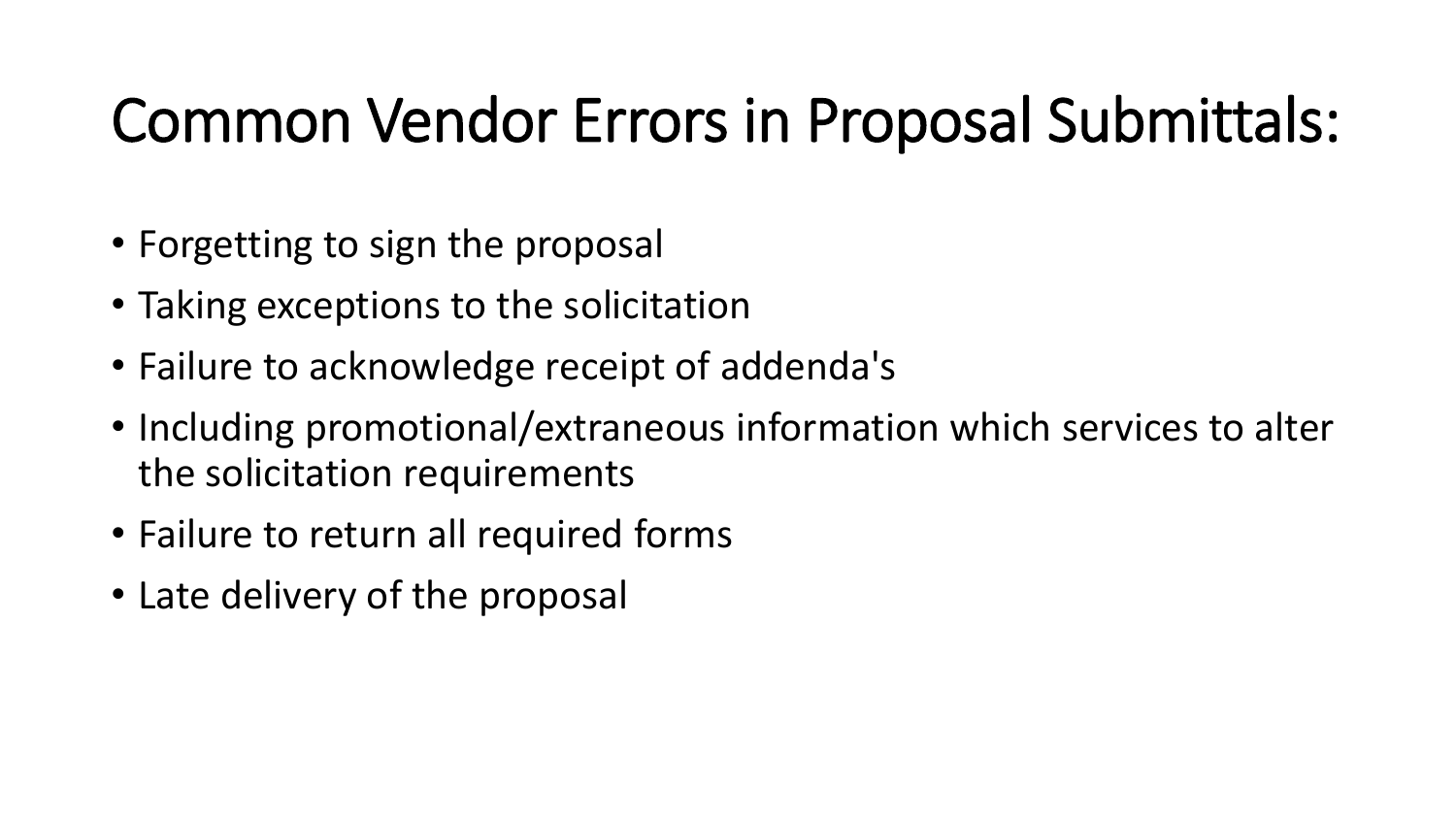## Project Overview

Sections covered by Mr. David Chapa, Director of IT

- Special Instructions,
- Scope of Work,
- Management Information Software,
- Price Schedule (Appendix A).
- Proposer Compliance Questionnaire to The Scope of Work (Exhibit A),